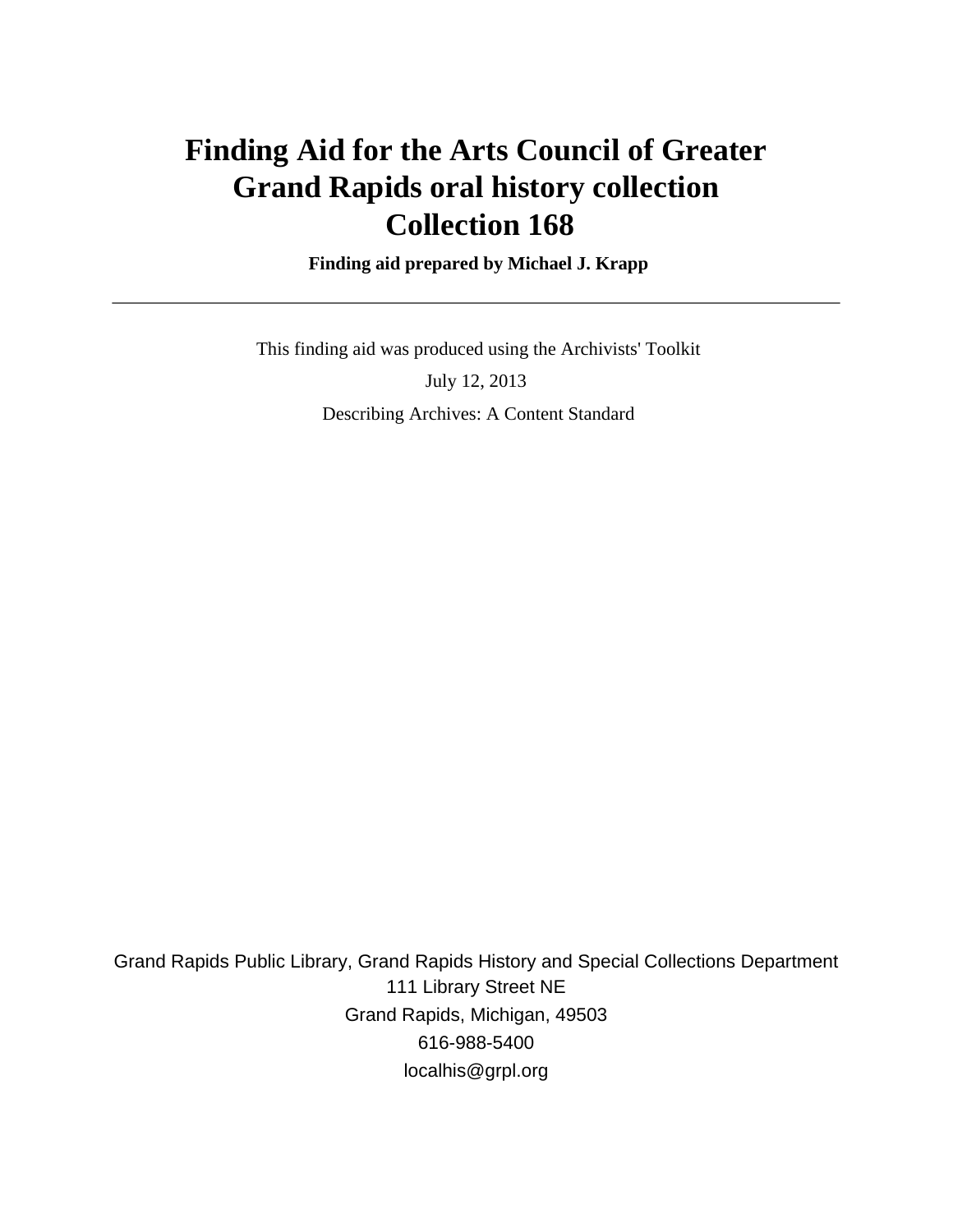## **Table of Contents**

 $\overline{\phantom{a}}$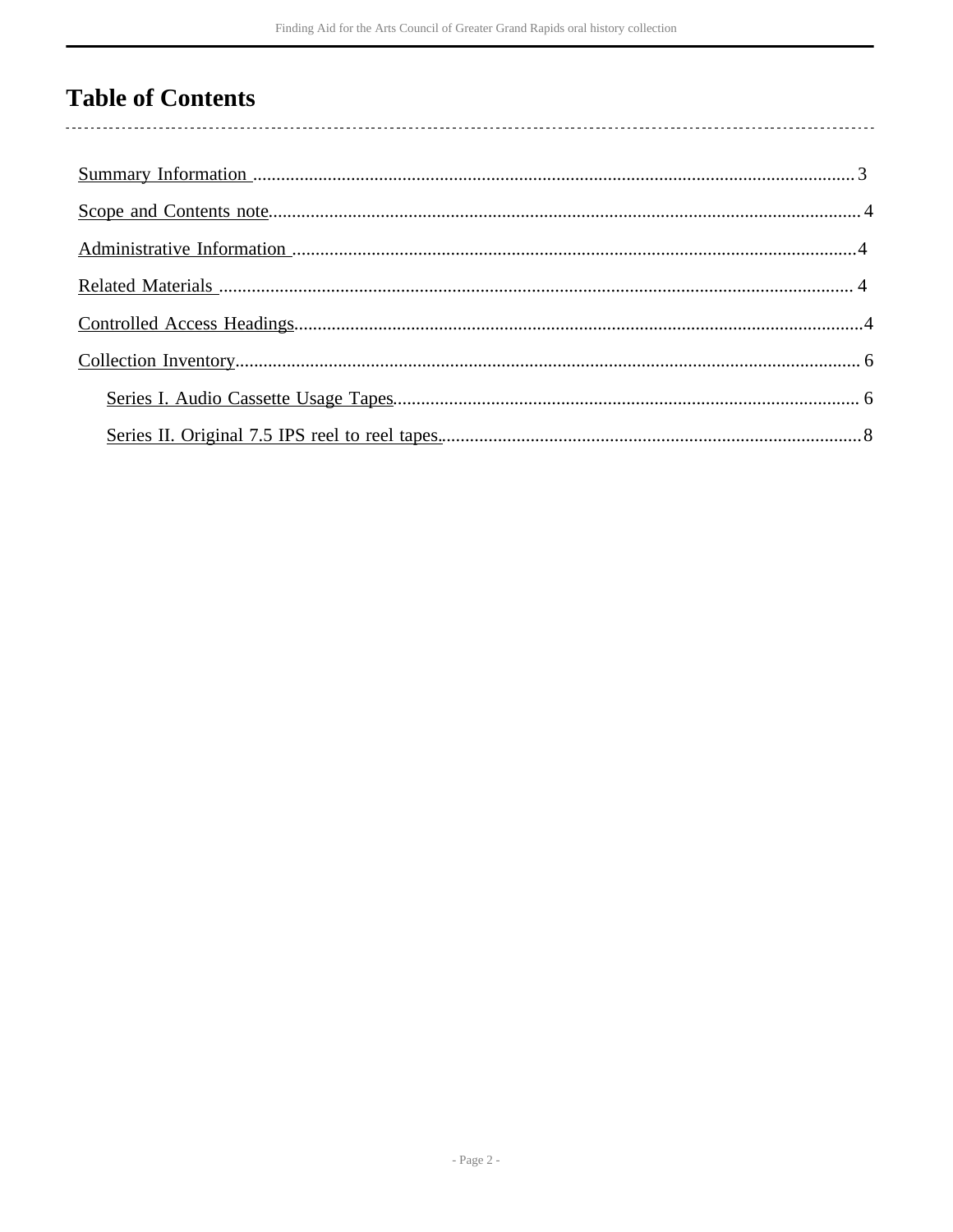# <span id="page-2-0"></span>**Summary Information**

| <b>Repository</b> | Grand Rapids Public Library, Grand Rapids History and Special<br><b>Collections Department</b>                                                                                                                                                                                                                                                                                                                                                                                                                                                                                                                                                                                                                                                                                      |
|-------------------|-------------------------------------------------------------------------------------------------------------------------------------------------------------------------------------------------------------------------------------------------------------------------------------------------------------------------------------------------------------------------------------------------------------------------------------------------------------------------------------------------------------------------------------------------------------------------------------------------------------------------------------------------------------------------------------------------------------------------------------------------------------------------------------|
| <b>Title</b>      | Arts Council of Greater Grand Rapids oral history collection                                                                                                                                                                                                                                                                                                                                                                                                                                                                                                                                                                                                                                                                                                                        |
| <b>Date</b>       | 1992                                                                                                                                                                                                                                                                                                                                                                                                                                                                                                                                                                                                                                                                                                                                                                                |
| <b>Extent</b>     | 1.5 Linear feet Three boxes                                                                                                                                                                                                                                                                                                                                                                                                                                                                                                                                                                                                                                                                                                                                                         |
| Language          | English                                                                                                                                                                                                                                                                                                                                                                                                                                                                                                                                                                                                                                                                                                                                                                             |
| <b>Abstract</b>   | The Arts Council of Greater Grand Rapids was a non-profit organization<br>dedicated to promoting the arts in the Grand Rapids, Michigan area. This<br>collection contains ten interviews with participants instrumental in the<br>formation and early years of the Council. These participants include: Tom<br>Heywood, who served as executive director for 15 years; Ann Mulder,<br>who served as president; Joan White Gillette, the first secretary; Ken and<br>Marty Childs, both of whom served on the Mayor's Cultural Committee;<br>and Nancy Mulnix who helped gain Federal recognition of various arts<br>councils in West Michigan. The interviews were conducted by local media<br>favorite Buck Matthews. No transcriptions are available yet for these<br>interviews. |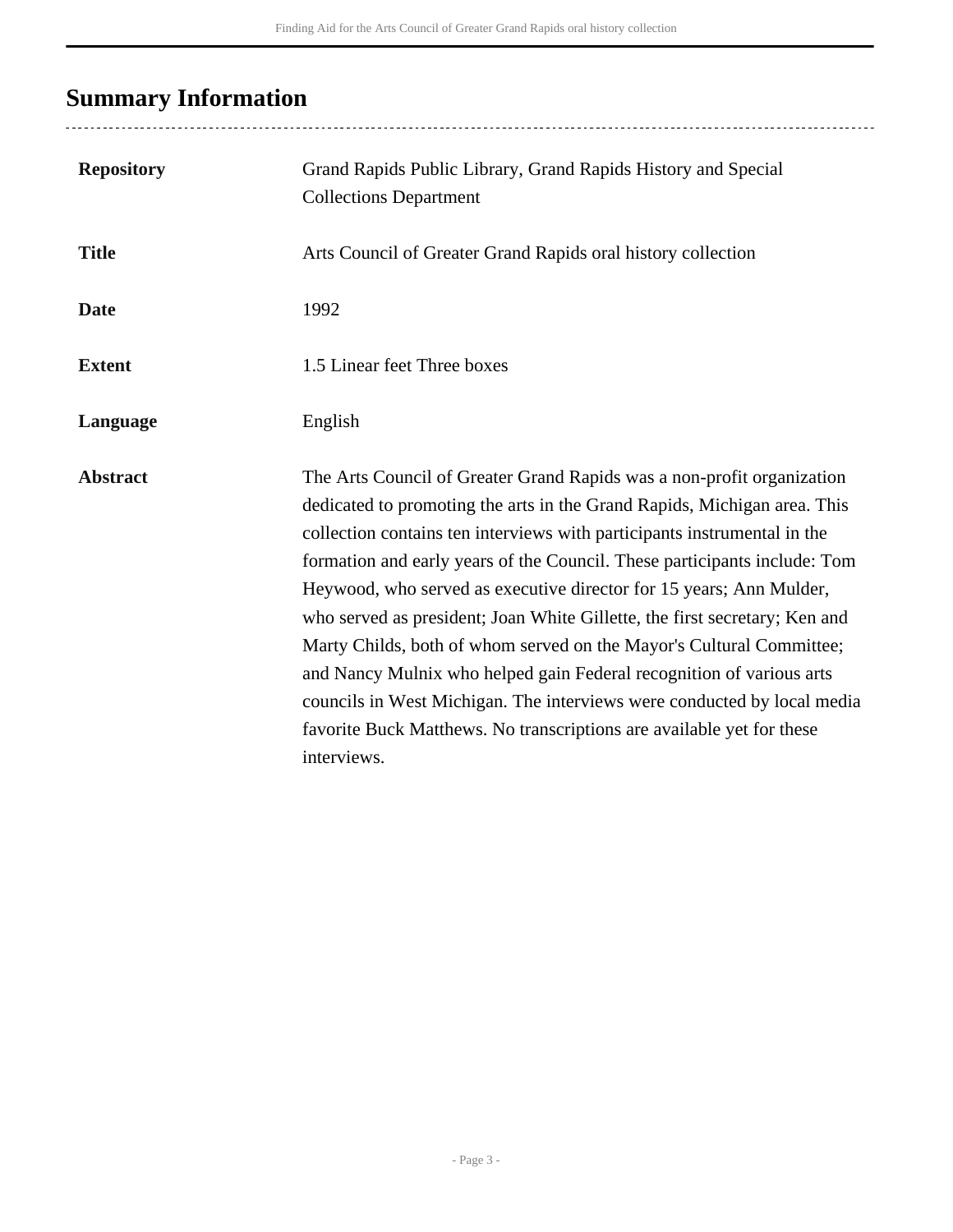### <span id="page-3-0"></span>**Scope and Contents note**

These interviews for the Oral History Project of the Arts Council of Greater Grand Rapids were conducted by Buck Matthews. Those interviewed are among the many who played significant roles in the life, activities and accomplishments of the Council and other local arts organizations.

Interviewees include: Tom Heywood, who served as executive director of the Council for 15 years; Ann Mulder, who served as president of the Council; and Joan White Gillette, the first secretary for the Council. Interviewees from outside the Council Include: Ken and Marty Childs, both of whom served on the Mayor's Cultural Committee, formed in 1962, which was a genesis for the Arts Council; and Nancy Mulnix who helped gain Federal recognition of various arts councils in West Michigan.

No signed release forms have been found for this collection.

## <span id="page-3-1"></span>**Administrative Information**

### **Publication Information**

Grand Rapids Public Library, Grand Rapids History and Special Collections Department

### **Immediate Source of Acquisition note**

Arts Council of Greater Grand Rapids, June 22, 1992. No accession number.

## <span id="page-3-2"></span>**Related Materials**

### **Related Archival Materials note**

Coll. 001, Nancy Mulnix Collection

### <span id="page-3-3"></span>**Controlled Access Headings**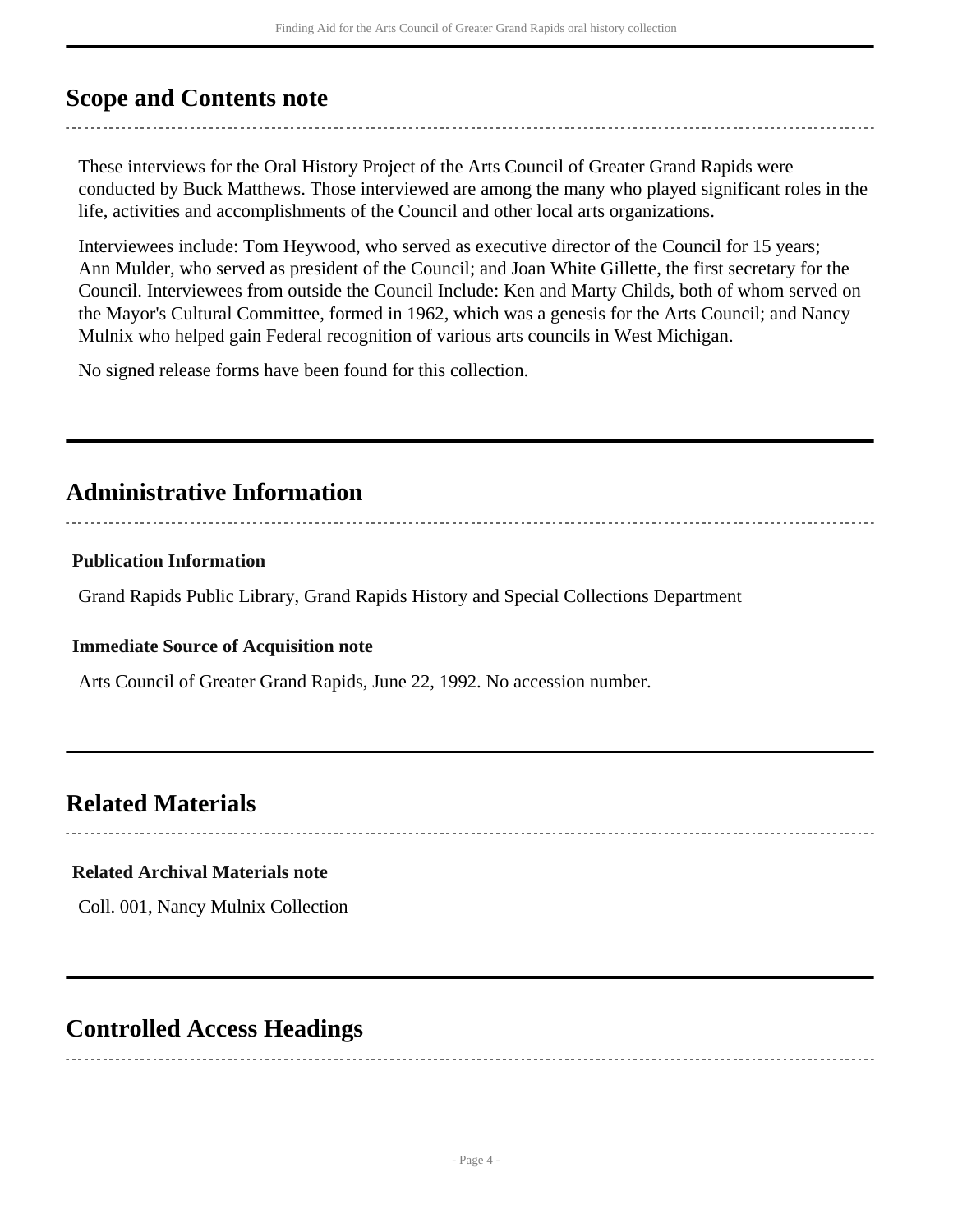### **Corporate Name(s)**

• Arts Council of Greater Grand Rapids.

### **Genre(s)**

• oral histories

### **Geographic Name(s)**

• Grand Rapids (Mich.) -- History

### **Subject(s)**

- Art -- Michigan -- Grand Rapids
- Volunteer workers in the arts -- Michigan -- Grand Rapids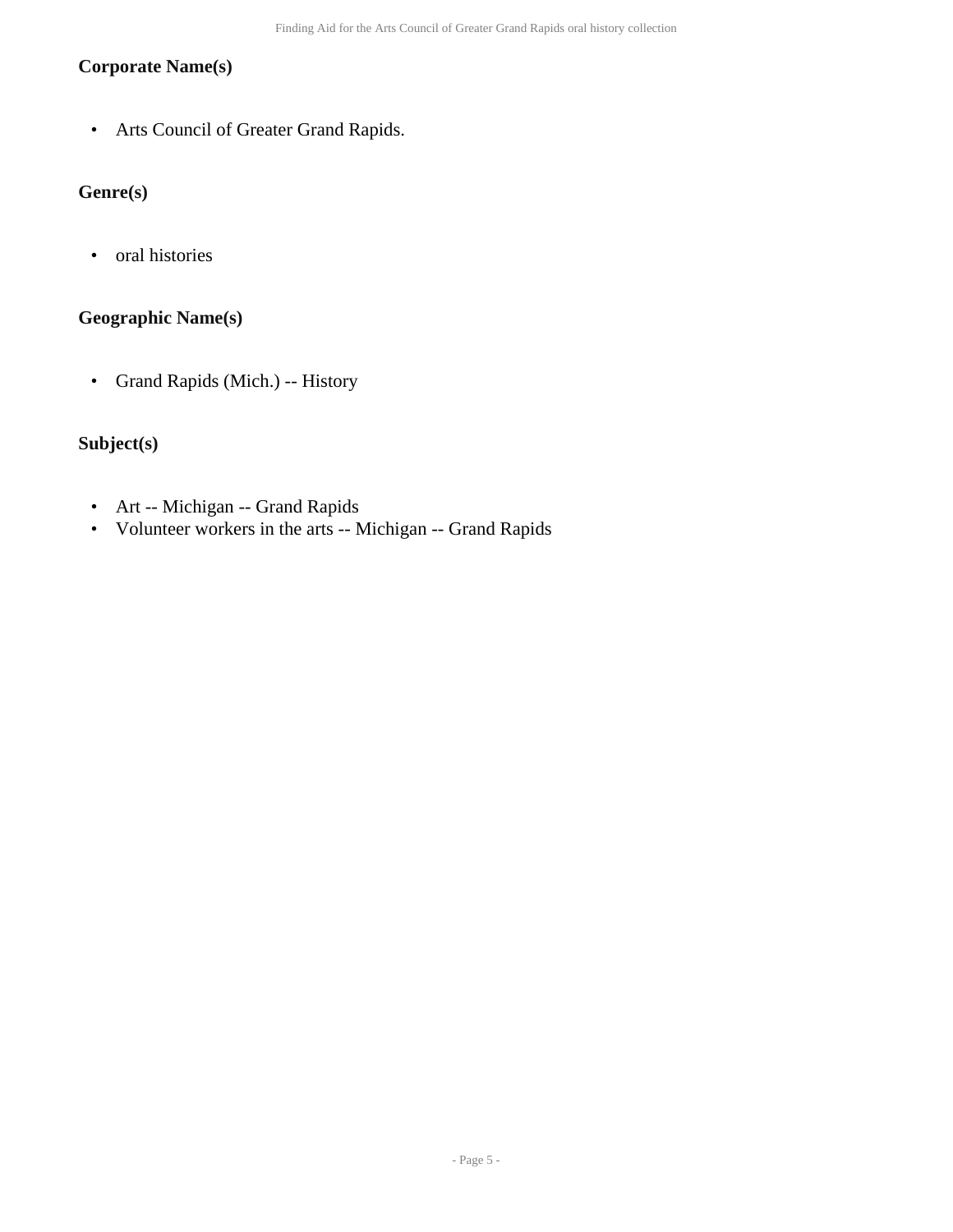## <span id="page-5-0"></span>**Collection Inventory**

<span id="page-5-1"></span>

| <b>Series I. Audio Cassette Usage Tapes</b>                                                                                                                                                                                                                                        |              |                |
|------------------------------------------------------------------------------------------------------------------------------------------------------------------------------------------------------------------------------------------------------------------------------------|--------------|----------------|
|                                                                                                                                                                                                                                                                                    | <b>Box</b>   | <b>Folder</b>  |
| Bradshaw, Molley and LaClaire, David; January 13, 1992                                                                                                                                                                                                                             | $\mathbf{1}$ | $\mathbf{1}$   |
| <b>General note</b>                                                                                                                                                                                                                                                                |              |                |
| Bradshaw served as co-chair of Festival in 1971 and is an active member<br>of the Grand Rapids Art Museum. LaClaire is a former president of the<br>Grand Rapids Art Museum and Rotary Club.                                                                                       |              |                |
| Calkins, Richard and DeMaagd, Pete; January 14, 1992                                                                                                                                                                                                                               | $\mathbf{1}$ | $\overline{2}$ |
| <b>General note</b>                                                                                                                                                                                                                                                                |              |                |
| Calkins served as president of Grand Rapids Community College from<br>1983-1985 and president of the Arts Council. DeMaagd is a columnist and<br>dining reviewer for the Grand Rapids Press, and served as vice-president<br>of the Arts Council and co-chair of Festival in 1980. |              |                |
| Childs, Ken and Marty; April 17, 1992                                                                                                                                                                                                                                              | $\mathbf{1}$ | 3              |
| <b>General note</b>                                                                                                                                                                                                                                                                |              |                |
| Ken and Marty Childs are active members of Festival and the Arts<br>Council. Both also served in the Mayors Cultural Committee, formed in<br>1962, which preceded the Arts Council.                                                                                                |              |                |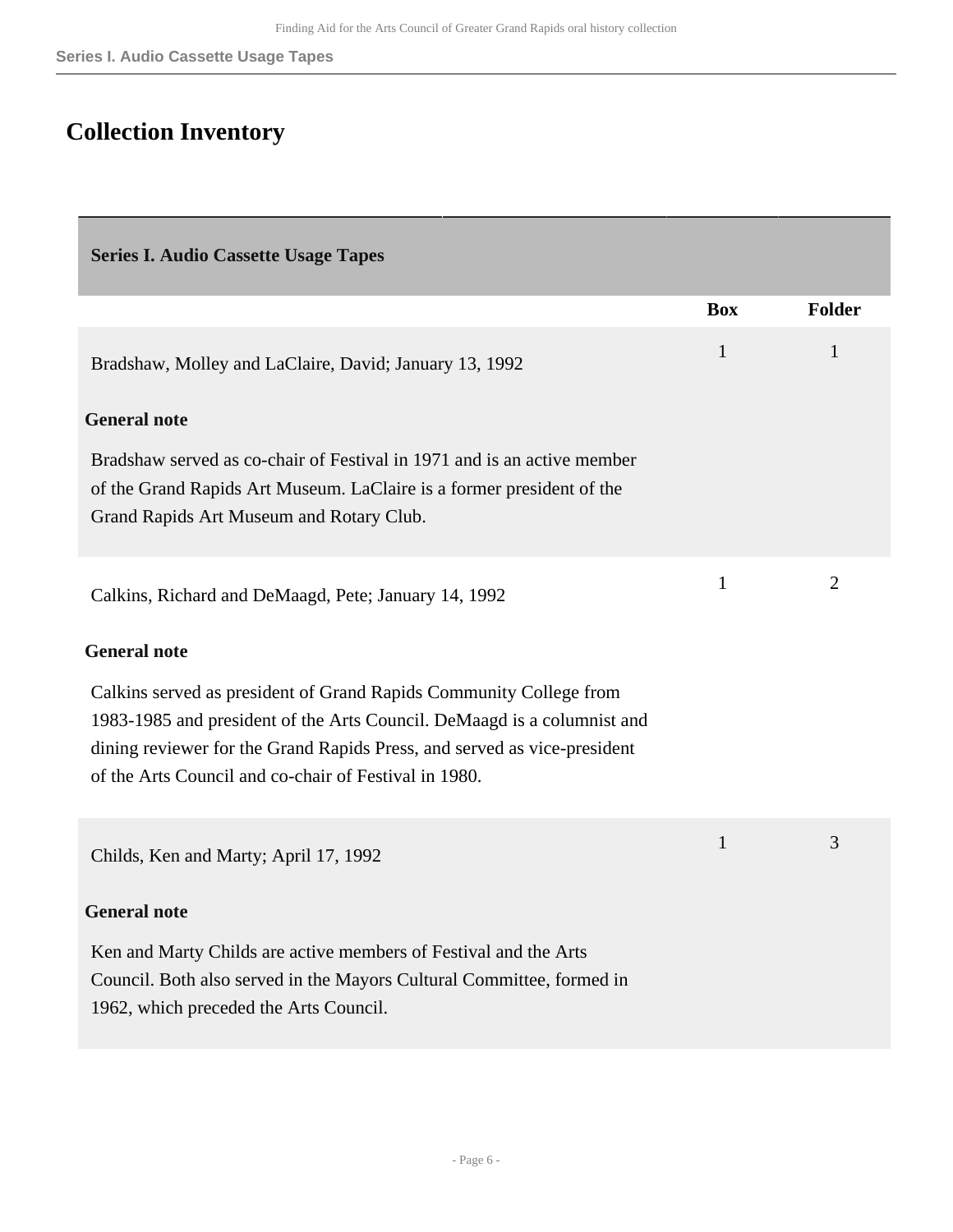| Gillette, Joan White and Poltrock, Nancy; April 16, 1992                                                                                                                                                                                  | 1            | $\overline{4}$ |
|-------------------------------------------------------------------------------------------------------------------------------------------------------------------------------------------------------------------------------------------|--------------|----------------|
| <b>General note</b>                                                                                                                                                                                                                       |              |                |
| Gillette served as the first secretary of the Arts Council and is a member of<br>Opera Grand Rapids. Poltrock served as co-chair of Festival in 1980 and<br>is a member of the Grand Rapids Symphony Orchestra and Opera Grand<br>Rapids. |              |                |
| Goodrich, Laura and Gordon; January 16, 1992                                                                                                                                                                                              | $\mathbf{1}$ | 5              |
| <b>General note</b>                                                                                                                                                                                                                       |              |                |
| Laura and Gordon Goodrich managed the Graphics Committee of Festival<br>and are active in the Civic Theater.                                                                                                                              |              |                |
| Heywood, Tom and Neu, Joanne; May 21, 1992                                                                                                                                                                                                | $\mathbf{1}$ | 6              |
| <b>General note</b>                                                                                                                                                                                                                       |              |                |
| Heywood served as executive director of the Arts Council for 15 years.<br>Neu served as co-chair of Festival in 1981.                                                                                                                     |              |                |
| Mulder, Ann and Warnshuis, Roger; May 18, 1992                                                                                                                                                                                            | 1            | 7              |
| <b>General note</b>                                                                                                                                                                                                                       |              |                |
| Mulder served as president of Arts Council and was co-chair of Festival.<br>Warnshuis served as treasurer of the Arts Council.                                                                                                            |              |                |
| Mulnix, Nancy and Orr, Karin; January 14, 1992                                                                                                                                                                                            | $\mathbf{1}$ | 8              |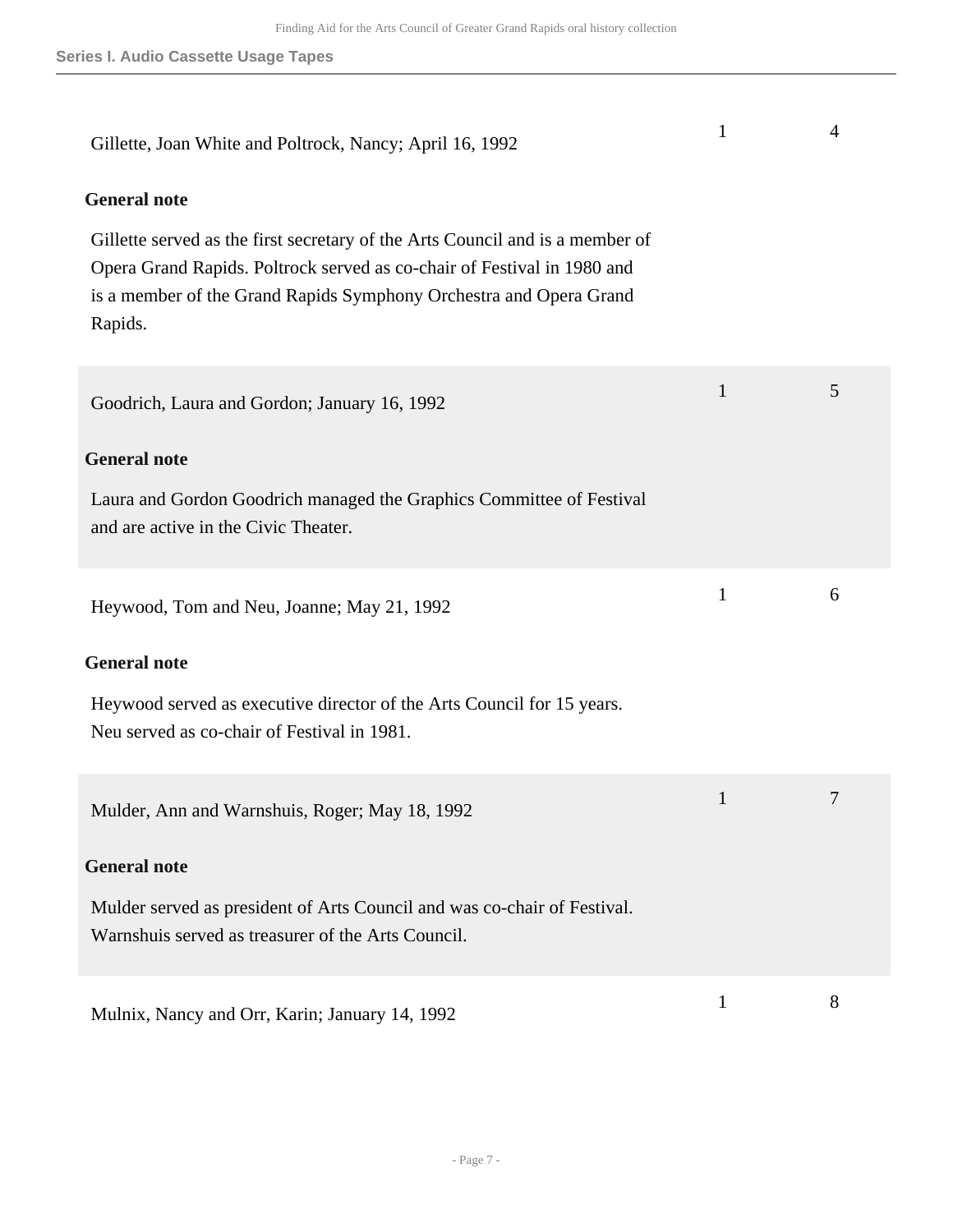**Series II. Original 7.5 IPS reel to reel tapes.**

### **General note**

Both Mulnix and Orr are recognized as volunteer leaders in the Grand Rapids arts community. Mulnix helped gain Federal recognition of the various arts councils in West Michigan and was instrumental in Grand Rapids' acquisition of the Calder. Orr served as co-chair of Festival in 1975, was a member of the Arts Council Board of Trustees and is active in the Circle and Civic Theaters.

| Poppen, Lois and Crosby, Betty Jean; January 16, 1992                                                                                                                                                                                                |              | 9  |
|------------------------------------------------------------------------------------------------------------------------------------------------------------------------------------------------------------------------------------------------------|--------------|----|
| <b>General note</b>                                                                                                                                                                                                                                  |              |    |
| Poppen served on the board of Opera Grand Rapids, Women's Symphony<br>Committee, Grand Rapids Ballet Company and was co-chair of Festival<br>in 1974. Crosby served as co-chair of Festival in 1970 and is active in the<br>Grand Rapids Art Museum. |              |    |
| Sadler, Robert and Matthews, Buck; April 17, 1992                                                                                                                                                                                                    | $\mathbf{1}$ | 10 |
| <b>General note</b>                                                                                                                                                                                                                                  |              |    |
| Sadler served as treasurer of the Arts Council and was on the executive<br>committee of the Arts Council.                                                                                                                                            |              |    |

### <span id="page-7-0"></span>**Series II. Original 7.5 IPS reel to reel tapes.**

|                                                                      | <b>Box</b> | Folder    |
|----------------------------------------------------------------------|------------|-----------|
| Bradshaw, Molly and LaClaire David; January 13, 1992. (In two parts) |            | $11 - 12$ |
| Calkins, Richard and DeMaagd, Pete; January 14, 1992. (In two parts) |            | 13-14     |